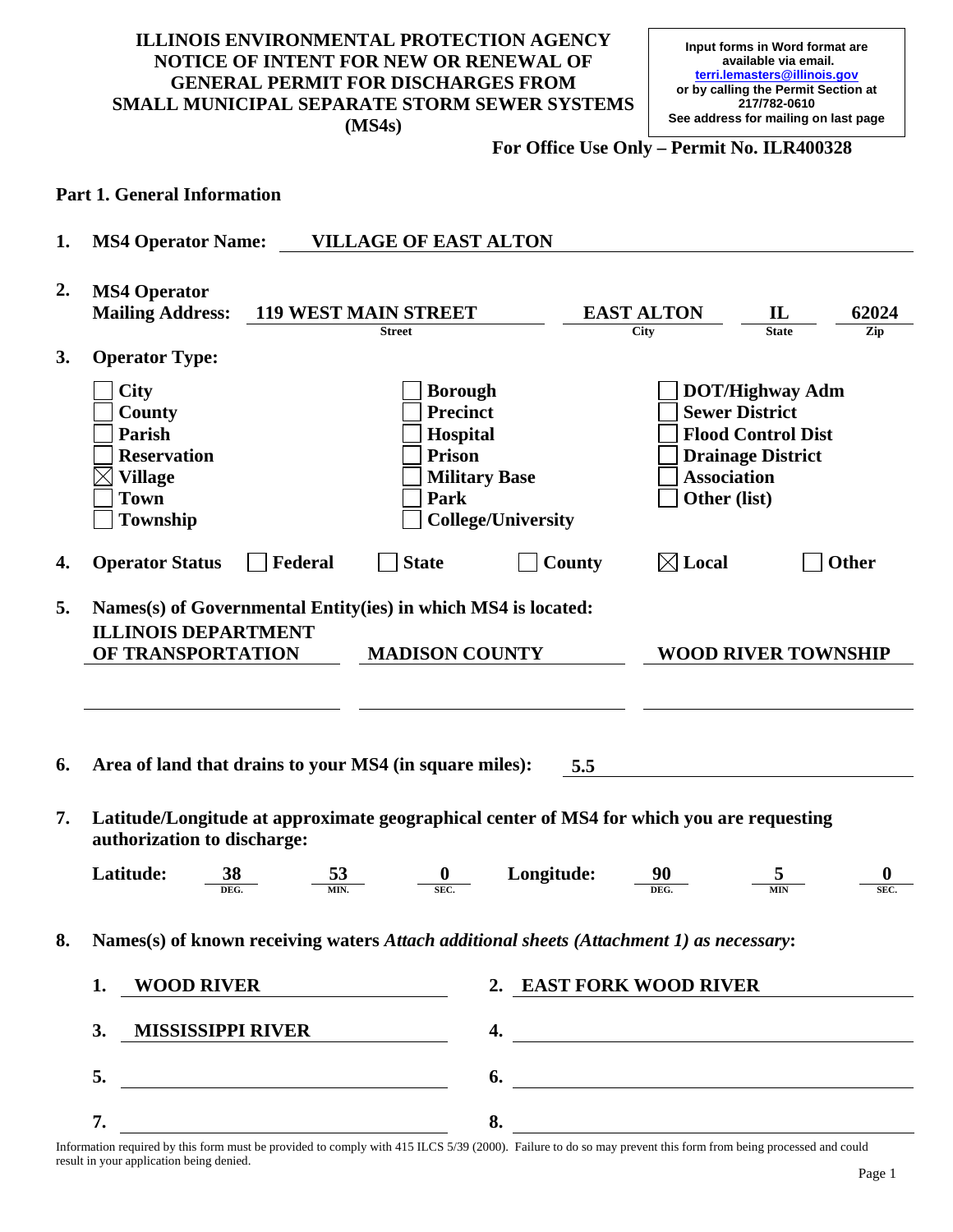9. **Persons Responsible for Implementation/Coordination of Stormwater Management Program:** 

| <b>Name</b>        | <b>Title</b>                     | <b>Telephone No.</b> | <b>Area of Responsibility</b>   |
|--------------------|----------------------------------|----------------------|---------------------------------|
| <b>Denny Weber</b> | <b>Streets</b><br>Superintendent | 618-259-8069         | <b>Oversee Phase II Program</b> |
|                    |                                  |                      |                                 |
|                    |                                  |                      |                                 |
|                    |                                  |                      |                                 |

**Part II. Best Management Practices (include shared responsibilities) which has been implemented in the MS4 Area in the Past 5 years or proposed to be implemented** 

*(Details of BMP implementation for each checked BMP number, e.g., A.1, E.2, is required in Part IV of this NOI.)*

- **A. Public Education and Outreach**
- **A.1 Distributed Paper Material** 
	- **A.2 Speaking Engagement**
- **A.3 Public Service Announcement**
- **A.4 Community Event**
- **A.5 Classroom Education Material**
- **A.6 Other Public Education**
- **B. Public Participation/Involvement**
- **B.1 Public Panel**
- **B.2 Educational Volunteer**
- **B.3 Stakeholder Meeting** 
	- **B.4 Public Hearing**
	- **B.5 Volunteer Monitoring**
- **B.6 Program Coordination**
- **B.7 Other Public Involvement**
- **C. Illicit Discharge Detection and Elimination**
- **C.1 Storm Sewer Map Preparation**
- **C.2 Regulatory Control Program** 
	- **C.3 Detection/Elimination Prioritization Plan**
	- **C.4 Illicit Discharge Tracing Procedures**
- **C.5 Illicit Source Removal Procedures**
- **C.6 Program Evaluation and Assessment**
- **C.7 Visual Dry Weather Screening**
- **C.8 Pollutant Field Testing**
- **C.9 Public Notification**

# **C.10 Other Illicit Discharge Controls**

- **D. Construction Site Runoff Control**
- **D.1 Regulatory Control Program**
- **D.2 Erosion and Sediment Control BMPs**
- **D.3 Other Waste Control Program**
- **D.4 Site Plan Review Procedures**
- **D.5 Public Information Handling Procedures**
- **D.6 Site Inspection/Enforcement Procedures**
- **D.7 Other Construction Site Runoff Controls**
- **E. Post-Construction Runoff Control**
- **E.1 Community Control Strategy**
- **E.2 Regulatory Control Program**
- **E.3 Long Term O&M Procedures**
- **E.4 Pre-Construction Review of BMP Designs**
- **E.5 Site Inspections During Construction**
- **E.6 Post-Construction Inspections**
- **E.7 Other Post-Construction Runoff Controls**

**F. Pollution Prevention/Good Housekeeping** 

- **F.1 Employee Training Program**
- **F.2 Inspection and Maintenance Program**
- **F.3 Municipal Operations Stormwater Control**
- **F.4 Municipal Operations Waste Disposal**
- **F.5 Flood Management/Assessment Guidelines**
- **F.6 Other Municipal Operations Controls**

Information required by this form must be provided to comply with 415 ILCS 5/39 (2000). Failure to do so may prevent this form from being processed and could result in your application being denied.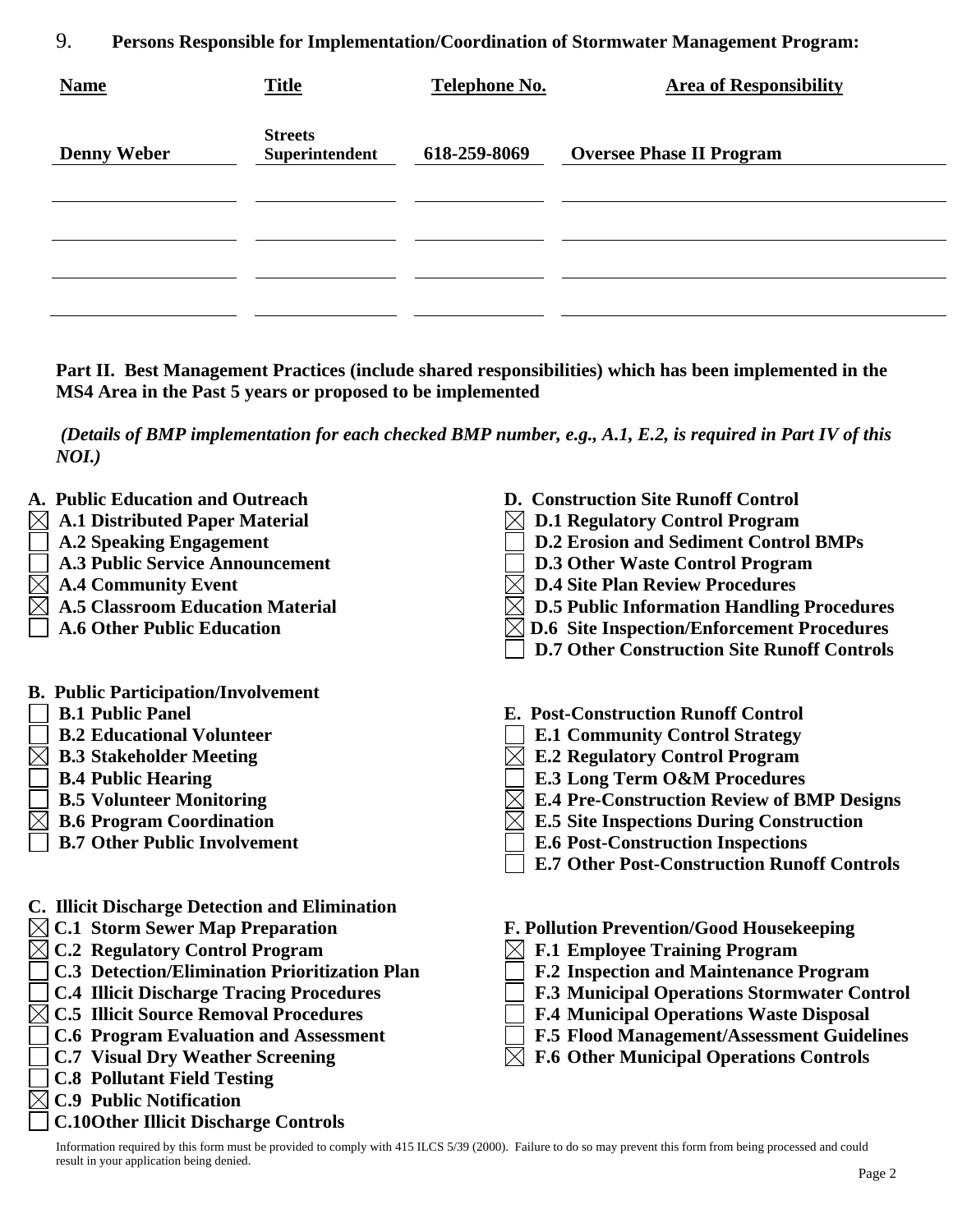# **Part III. Qualifying Local Programs**

*(Describe any qualifying local programs that your MS4 has implemented or will propose to implement)* 

# **1. Public Education and Outreach:**

Developed three educational stormwater brochures that were distributed in Years 1, 3, and 5 and last year (2008)

Participated in the County Fair sponsored booth

#### **2. Public Participation/Involvement:**

Participated in County sponsored programs, Adopt-A-Stream, Annual Stream Clean Day, and County Hotline

Benefited from the County issued Press Release and informational communications

Participated in Quarterly Co-Permittee group meetings

Participated in County sponsored household hazardous waste and tire collection events

Participated in paint recycling program

### **3. Illicit Discharge Detection and Elimination:**

Sponsored an Inlet Stenciling Program to raise awareness of stormwater issues

Prepared Outfall Mapping for receiving streams to develop a database of access points

Adopted an ordinance to address illegal dumping

Madison County Planning & Development is designated to investigate illegal dumping activities

#### **4. Construction Site Runoff Control:**

Community participated in a County sponsored Stormwater Hotline to promote citizen communication of construction site runoff concerns

Attended co-sponsored training events targeted at Best Management Practices for development runoff issues

Worked with Madison County Soil and Water Conversation Department to coordinate inspections of construction sites

Participated in training events

# **5. Post-Construction Runoff Control:**

Worked with the Madison County Soil and Water Conservation Department to coordinate inspections of construction sites

Community participated in a County sponsored Stormwater Hotline to promote citizen communication of construction site runoff concerns

#### **6. Pollution Prevention/Good Housekeeping:**

Attended annual training program for employees of Co-Permittee groups to discuss operations related task that potentially impact stormwater runoff

Developed written procedures for operations that potentially impact stormwater runoff. Operating procedures were reviewed and discussed during training events.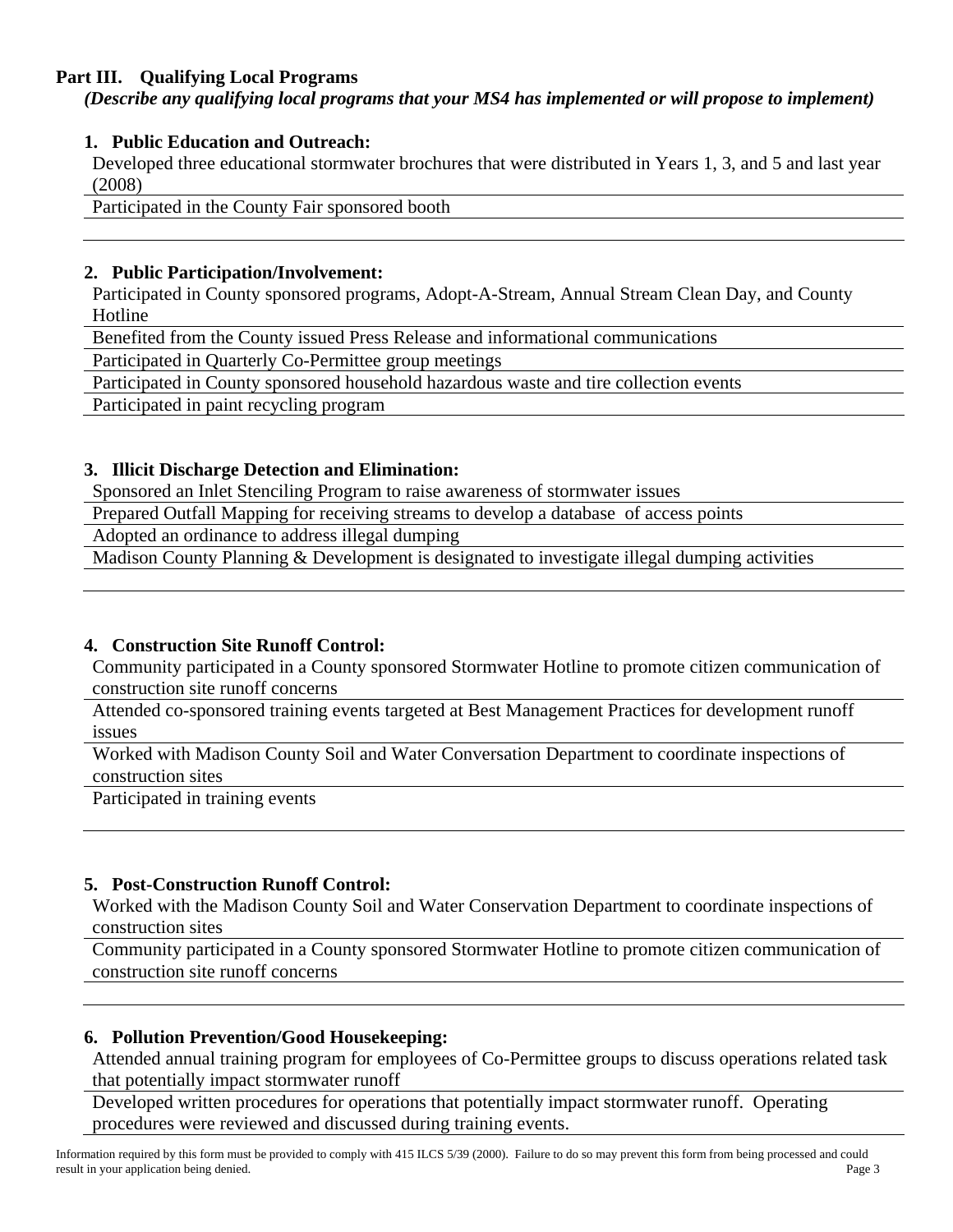# **Part IV. Measurable Goals (include shared responsibilities) implemented in the past 5 years by the MS4. Also describe new goals proposed to be implemented by the MS4.**

*(BMP No. should match that checked in Part II of this NOI. The applicant may repeat the same BMP No. where more than one BMP of similar type is to be implemented. Where necessary, attach additional sheets to provide more detail on each specific BMP.)* 

| <b>BMP</b> No.<br><b>Distributed Paper Materials</b><br>A.1<br>Madison County will develop revised educational stormwater brochures for<br><b>Brief Description of BMP:</b><br>distribution to County residents and Co-Permittee Communities. The method of<br>distribution will be decided by each community. Participation in County Fair<br>Booth will be sponsored by Madison County. |                                                                   |                                                                                                                                                                                                                       |  |  |
|-------------------------------------------------------------------------------------------------------------------------------------------------------------------------------------------------------------------------------------------------------------------------------------------------------------------------------------------------------------------------------------------|-------------------------------------------------------------------|-----------------------------------------------------------------------------------------------------------------------------------------------------------------------------------------------------------------------|--|--|
| <b>Measurable Goal(s), including</b><br>frequencies:                                                                                                                                                                                                                                                                                                                                      |                                                                   | Keep stormwater brochures in a public location for residents. Estimate the<br>number of informational tracts that are distributed. Promote the importance<br>of public communication in Co-Permittee training events. |  |  |
| Develop revised brochures. Distribute brochures at County Fair<br><b>Milestones:</b><br>Year 1:                                                                                                                                                                                                                                                                                           |                                                                   |                                                                                                                                                                                                                       |  |  |
|                                                                                                                                                                                                                                                                                                                                                                                           | Year 2:                                                           | Promote the availability of brochures to local communities and develop a program for<br>distribution in elementary school system                                                                                      |  |  |
|                                                                                                                                                                                                                                                                                                                                                                                           | Year 3:                                                           | Distribute brochures at County Fair                                                                                                                                                                                   |  |  |
|                                                                                                                                                                                                                                                                                                                                                                                           | Year 4:                                                           | Promote availability of brochures to local communities                                                                                                                                                                |  |  |
|                                                                                                                                                                                                                                                                                                                                                                                           |                                                                   |                                                                                                                                                                                                                       |  |  |
|                                                                                                                                                                                                                                                                                                                                                                                           | Year 5:<br>Promote availability of brochures to local communities |                                                                                                                                                                                                                       |  |  |
| <b>BMP</b> No.<br><b>Community Event</b><br>$A-4$<br>Madison County will sponsor an annual booth at the County Fair. The purpose<br>of the Booth is to distribute educational materials and gage the awareness of<br><b>Brief Description of BMP:</b><br>stormwater issues.                                                                                                               |                                                                   |                                                                                                                                                                                                                       |  |  |
| Track the number of informational tracts distributed and provide a summary<br>of public comments to the Madison County Stormwater Master Planning<br><b>Measurable Goal(s), including</b><br>frequencies:<br>Committee.                                                                                                                                                                   |                                                                   |                                                                                                                                                                                                                       |  |  |
| <b>Milestones:</b>                                                                                                                                                                                                                                                                                                                                                                        | Year 1:                                                           | Sponsor Booth at County Fair. Provide update to Master Planning Committee                                                                                                                                             |  |  |
|                                                                                                                                                                                                                                                                                                                                                                                           | Year 2:                                                           | Sponsor Booth at County Fair. Provide update to Master Planning Committee                                                                                                                                             |  |  |
|                                                                                                                                                                                                                                                                                                                                                                                           | Year 3:                                                           | Sponsor Booth at County Fair. Provide update to Master Planning Committee                                                                                                                                             |  |  |
|                                                                                                                                                                                                                                                                                                                                                                                           | Year 4:                                                           | Sponsor Booth at County Fair. Provide update to Master Planning Committee                                                                                                                                             |  |  |
|                                                                                                                                                                                                                                                                                                                                                                                           | Year 5:                                                           | Sponsor Booth at County Fair. Provide update to Master Planning Committee                                                                                                                                             |  |  |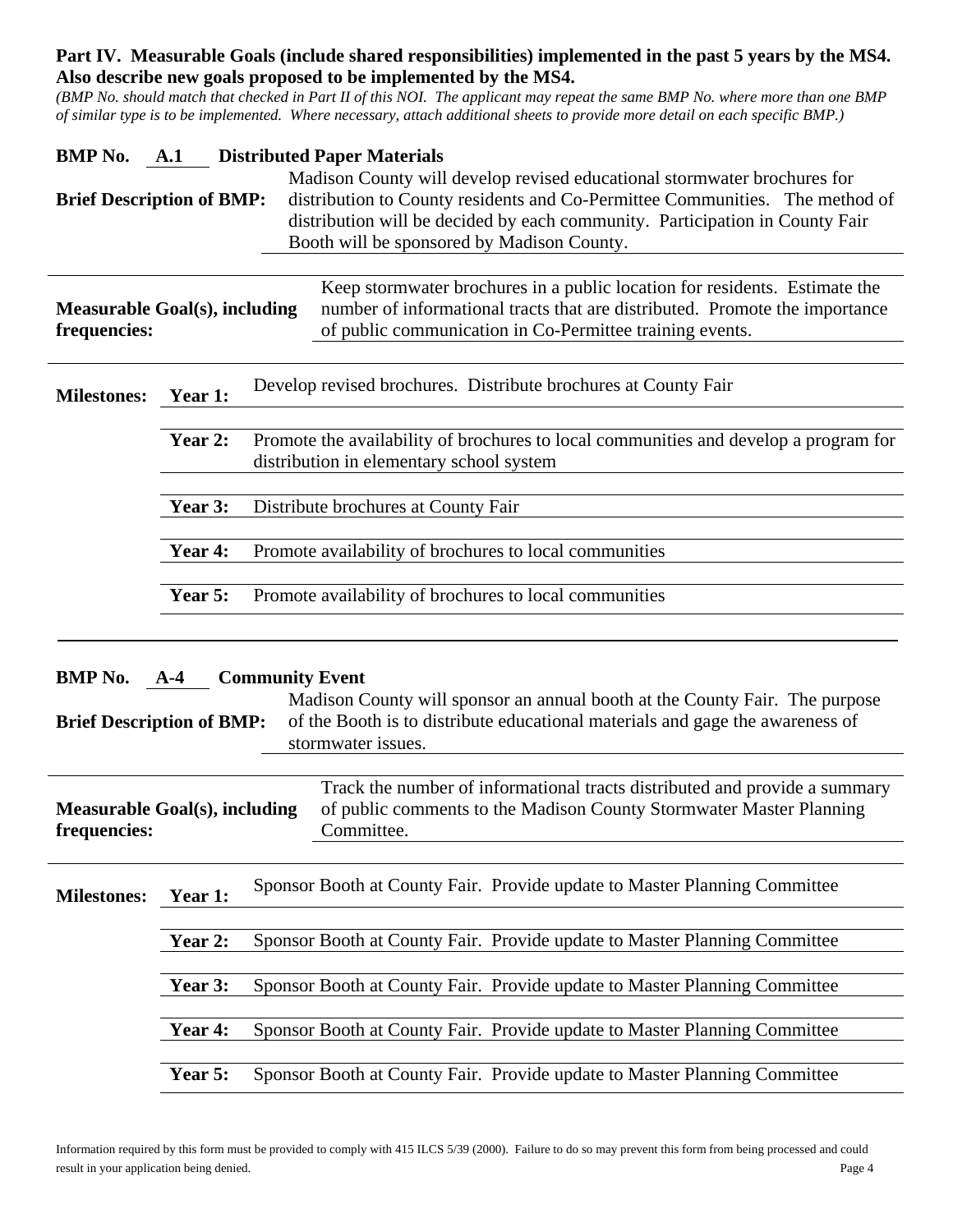| <b>BMP</b> No.                                                                                   | $A-5$                                                                                                                                                                                                                                                                                                     | <b>Classroom Education Material</b>                                                                                                                                                                                                                                                                                                                                               |  |  |
|--------------------------------------------------------------------------------------------------|-----------------------------------------------------------------------------------------------------------------------------------------------------------------------------------------------------------------------------------------------------------------------------------------------------------|-----------------------------------------------------------------------------------------------------------------------------------------------------------------------------------------------------------------------------------------------------------------------------------------------------------------------------------------------------------------------------------|--|--|
| <b>Brief Description of</b><br><b>BMP:</b>                                                       |                                                                                                                                                                                                                                                                                                           | Co-Permittee members will provide educational materials related to stormwater in<br>local schools for distribution to students. The educational material will include<br>issues to raise awareness of different types of stormwater pollutants. The material<br>will also include types of green infrastructure and how these are a benefit for<br>reducing stormwater pollution. |  |  |
| <b>Measurable Goal(s),</b><br>including frequencies:                                             |                                                                                                                                                                                                                                                                                                           | Track the number of brochures and other materials handed out to the schools.<br>Document this in the Annual Report.                                                                                                                                                                                                                                                               |  |  |
| <b>Milestones:</b><br>Year 1:                                                                    |                                                                                                                                                                                                                                                                                                           | No specific Milestone                                                                                                                                                                                                                                                                                                                                                             |  |  |
|                                                                                                  | Year 2:                                                                                                                                                                                                                                                                                                   | No specific Milestone                                                                                                                                                                                                                                                                                                                                                             |  |  |
|                                                                                                  | Year 3:                                                                                                                                                                                                                                                                                                   | Distribute educational materials to schools.                                                                                                                                                                                                                                                                                                                                      |  |  |
|                                                                                                  | Year 4:                                                                                                                                                                                                                                                                                                   | Distribute educational materials to schools.                                                                                                                                                                                                                                                                                                                                      |  |  |
|                                                                                                  | Distribute educational materials to schools.<br>Year 5:                                                                                                                                                                                                                                                   |                                                                                                                                                                                                                                                                                                                                                                                   |  |  |
| <b>BMP</b> No.                                                                                   | <b>Stakeholder's Meeting-Annual Press Release</b><br>$B-3$<br>Participate in the Metro East Stormwater Committee Meetings to be sponsored<br>by County. This is an existing organization for Madison and St. Clair Counties<br><b>Brief Description of BMP:</b><br>to discuss regional stormwater issues. |                                                                                                                                                                                                                                                                                                                                                                                   |  |  |
| Participation in monthly meeting formats<br><b>Measurable Goal(s), including</b><br>frequencies: |                                                                                                                                                                                                                                                                                                           |                                                                                                                                                                                                                                                                                                                                                                                   |  |  |
| <b>Milestones:</b>                                                                               | Year 1:                                                                                                                                                                                                                                                                                                   | No specific Milestone                                                                                                                                                                                                                                                                                                                                                             |  |  |
|                                                                                                  | Year 2:                                                                                                                                                                                                                                                                                                   | Issue press release about the Committee and announce at Co-Permittee Meetings                                                                                                                                                                                                                                                                                                     |  |  |
|                                                                                                  | Year 3:                                                                                                                                                                                                                                                                                                   | No specific Milestone                                                                                                                                                                                                                                                                                                                                                             |  |  |
|                                                                                                  | Year 4:                                                                                                                                                                                                                                                                                                   | No specific Milestone                                                                                                                                                                                                                                                                                                                                                             |  |  |
| Year 5:                                                                                          |                                                                                                                                                                                                                                                                                                           | Issue press release about the Committee and announce at Co-Permittee Meetings                                                                                                                                                                                                                                                                                                     |  |  |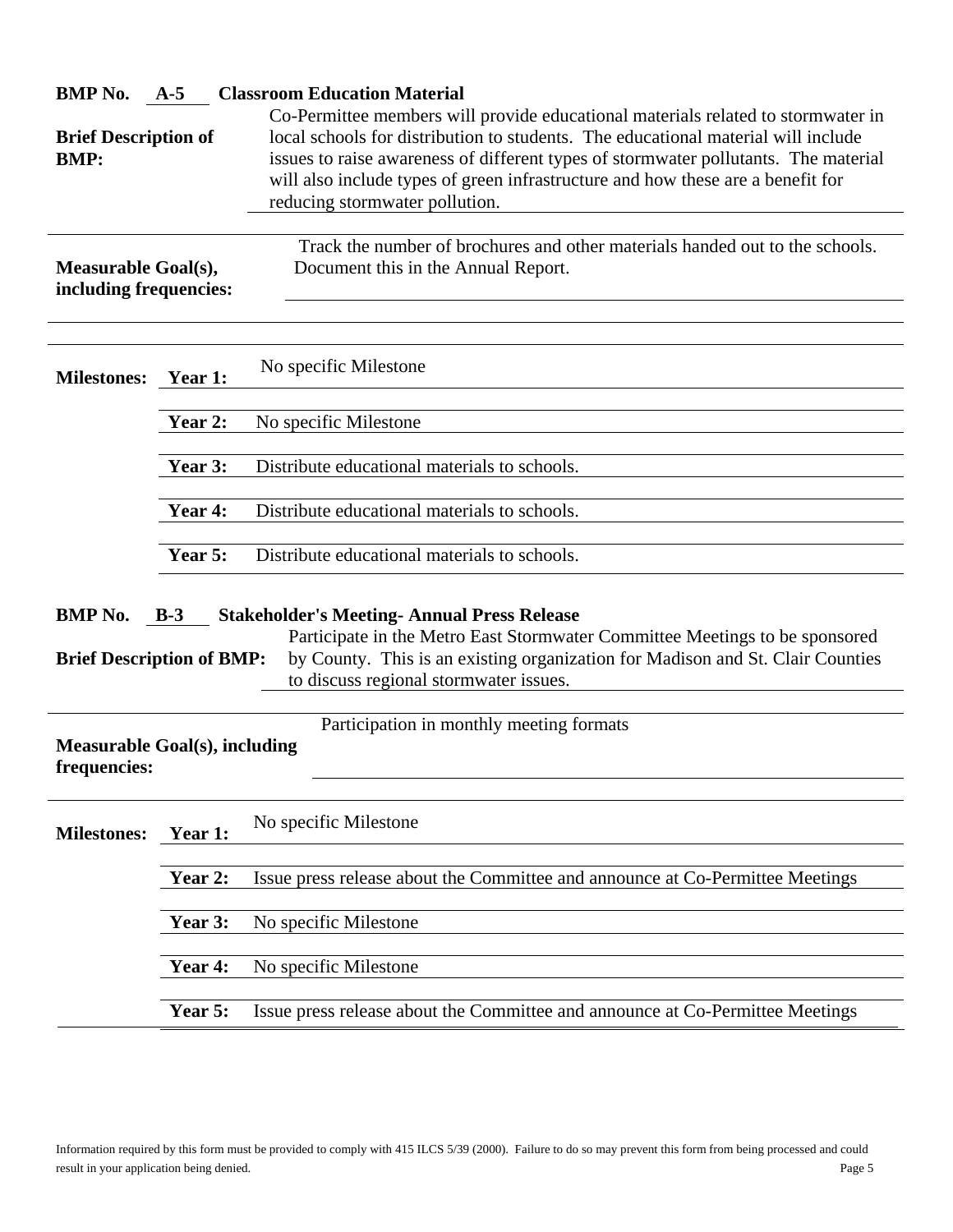| BMP No. B-3                                                                                                                                                                                                                                                                                                       |                                                                                       | <b>Stakeholder's Meeting- Coordinating Meetings and Annual Reports</b>      |  |  |
|-------------------------------------------------------------------------------------------------------------------------------------------------------------------------------------------------------------------------------------------------------------------------------------------------------------------|---------------------------------------------------------------------------------------|-----------------------------------------------------------------------------|--|--|
| A Co-Permittee Group of Madison County MS4 communities already exist.<br>This group will continue to meet to share Best Management Practices, complete<br><b>Brief Description of BMP:</b><br>reports, and provide training.                                                                                      |                                                                                       |                                                                             |  |  |
| Meet at selected frequencies to maintain compliance with reporting and<br>training requirements.<br><b>Measurable Goal(s), including</b><br>frequencies:                                                                                                                                                          |                                                                                       |                                                                             |  |  |
| <b>Milestones:</b>                                                                                                                                                                                                                                                                                                | Group will establish meeting frequency and complete training and reporting<br>Year 1: |                                                                             |  |  |
|                                                                                                                                                                                                                                                                                                                   | Year 2:                                                                               | Group will establish meeting frequency and complete training and reporting  |  |  |
|                                                                                                                                                                                                                                                                                                                   | Year 3:                                                                               | Group will establish meeting frequency and complete training and reporting  |  |  |
|                                                                                                                                                                                                                                                                                                                   | Year 4:                                                                               | Group will establish meeting frequency and complete training and reporting  |  |  |
|                                                                                                                                                                                                                                                                                                                   | Year 5:                                                                               | Group will establish meeting frequency and complete training and reporting  |  |  |
| <b>BMP</b> No.<br><b>Program Coordination</b><br>$B-6$<br>Participate in three programs sponsored by the County, including Adopt-A-<br>Stream, Annual Stream Clean-up Day, and Stormwater Hotline. Outfalls in<br><b>Brief Description of BMP:</b><br>targeted streams were mapped during the first permit cycle. |                                                                                       |                                                                             |  |  |
| Track participation and include in annual report.<br><b>Measurable Goal(s), including</b><br>frequencies:                                                                                                                                                                                                         |                                                                                       |                                                                             |  |  |
| <b>Milestones:</b>                                                                                                                                                                                                                                                                                                | <b>Year 1:</b>                                                                        | Communicate sponsored events. Include activity highlights in annual report. |  |  |
|                                                                                                                                                                                                                                                                                                                   | Year 2:                                                                               | Communicate sponsored events. Include activity highlights in annual report  |  |  |
|                                                                                                                                                                                                                                                                                                                   | Year 3:                                                                               | Communicate sponsored events. Include activity highlights in annual report  |  |  |
|                                                                                                                                                                                                                                                                                                                   | Year 4:                                                                               | Communicate sponsored events. Include activity highlights in annual report  |  |  |
|                                                                                                                                                                                                                                                                                                                   | Year 5:                                                                               | Communicate sponsored events. Include activity highlights in annual report  |  |  |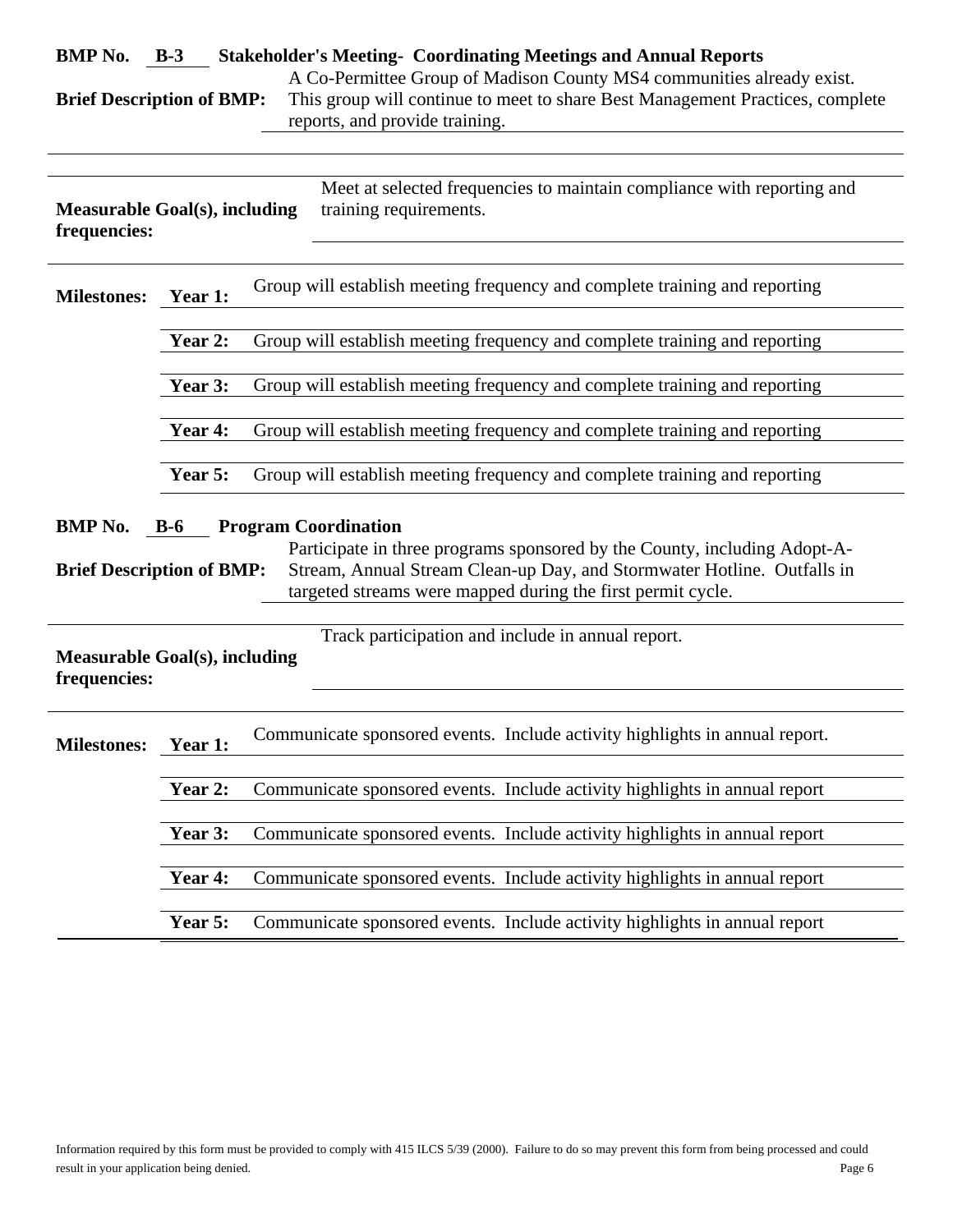|                                                                                                                                                                                                                                                                                                                                                                                                                                               |                                                                                                            | <b>BMP No.</b> C-1 Storm Sewer Map Preparation                                                                                                                                 |  |
|-----------------------------------------------------------------------------------------------------------------------------------------------------------------------------------------------------------------------------------------------------------------------------------------------------------------------------------------------------------------------------------------------------------------------------------------------|------------------------------------------------------------------------------------------------------------|--------------------------------------------------------------------------------------------------------------------------------------------------------------------------------|--|
| Community has completed mapping of outfall locations at receiving streams.<br>During the next five years updates will be made to the Madison County Outfall<br><b>Brief Description of BMP:</b><br>Map. These updates will include expanding the survey network completed<br>during the first five years. Maps have been distributed to Co-Permittee<br>Communities. Communities will complete stream observations at overpasses<br>annually. |                                                                                                            |                                                                                                                                                                                |  |
| <b>Measurable Goal(s), including</b><br>frequencies:                                                                                                                                                                                                                                                                                                                                                                                          |                                                                                                            | Include mapping updates in scheduled Co-Permittee Meetings. Review data<br>collected in the first permit cycle and communicate required updates.                               |  |
| Complete survey gaps in outfall mapping. Perform stream observations.<br><b>Milestones:</b><br>Year 1:                                                                                                                                                                                                                                                                                                                                        |                                                                                                            |                                                                                                                                                                                |  |
| Incorporate map training in annual Operations Training agenda. Perform stream<br>Year 2:<br>observations.                                                                                                                                                                                                                                                                                                                                     |                                                                                                            |                                                                                                                                                                                |  |
|                                                                                                                                                                                                                                                                                                                                                                                                                                               | Year 3:                                                                                                    | Provide updated maps to Co-Permittee member communities. Perform stream<br>observations.                                                                                       |  |
|                                                                                                                                                                                                                                                                                                                                                                                                                                               | Year 4:<br>Review map completeness and update for revised or new outfalls. Perform stream<br>observations. |                                                                                                                                                                                |  |
|                                                                                                                                                                                                                                                                                                                                                                                                                                               | Year 5:<br>Update map for new outfalls. Perform stream observations.                                       |                                                                                                                                                                                |  |
| <b>Regulatory Control Program</b><br><b>BMP</b> No.<br>$C-2, 9$<br>Develop a standardized Madison County ordinance to address illegal dumping,<br>sanitary and septic system sewer sources, industrial sources, detection reporting,<br><b>Brief Description of BMP:</b><br>and enforcement procedures.                                                                                                                                       |                                                                                                            |                                                                                                                                                                                |  |
| <b>Measurable Goal(s), including</b><br>frequencies:                                                                                                                                                                                                                                                                                                                                                                                          |                                                                                                            | Develop a communication program to inform residents and businesses of<br>prohibited activities. Incorporate into pubic communication brochures to be<br>distributed in Year 2. |  |
| <b>Milestones:</b>                                                                                                                                                                                                                                                                                                                                                                                                                            | Year 1:                                                                                                    | Develop a public communication brochure                                                                                                                                        |  |
|                                                                                                                                                                                                                                                                                                                                                                                                                                               | Year 2:                                                                                                    | Distribute communication brochure                                                                                                                                              |  |
| Distribute communication brochure<br>Year 3:                                                                                                                                                                                                                                                                                                                                                                                                  |                                                                                                            |                                                                                                                                                                                |  |
|                                                                                                                                                                                                                                                                                                                                                                                                                                               | Year 4:                                                                                                    | Discuss illicit discharge ordinance compliance issues at a scheduled Co-Permittee<br>Meeting.                                                                                  |  |
| Year 5:<br>Distribute communication brochure                                                                                                                                                                                                                                                                                                                                                                                                  |                                                                                                            |                                                                                                                                                                                |  |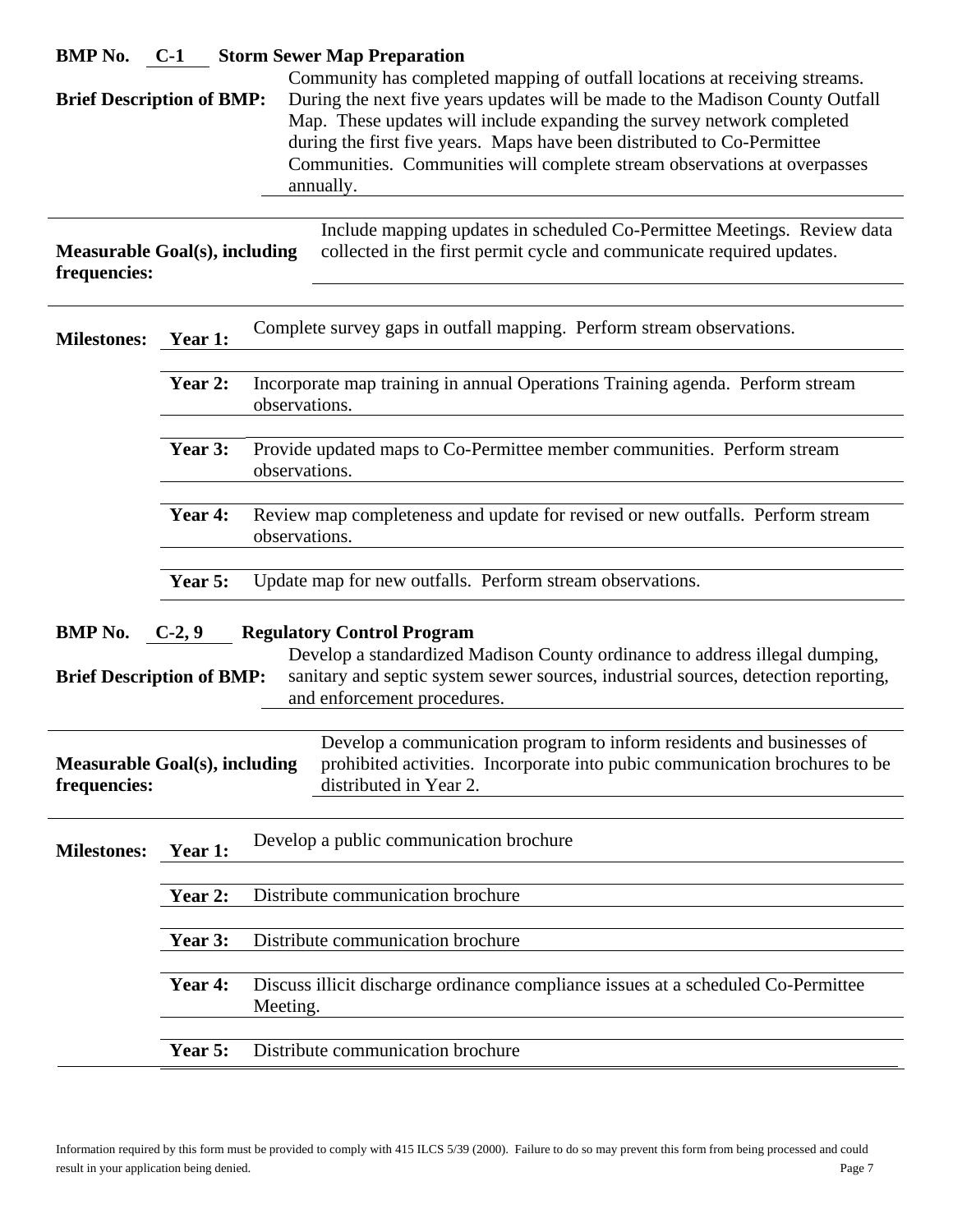| <b>BMP</b> No.<br><b>C-5</b> Inlet Stenciling<br>Complete Inlet Stenciling Program. A standard for inlet stencils has been                                                                                                                                                                                                                                                                    |                                                                                                                                                                                                                                                                                               |                                                                                                                                                                                                                                            |  |  |  |  |
|-----------------------------------------------------------------------------------------------------------------------------------------------------------------------------------------------------------------------------------------------------------------------------------------------------------------------------------------------------------------------------------------------|-----------------------------------------------------------------------------------------------------------------------------------------------------------------------------------------------------------------------------------------------------------------------------------------------|--------------------------------------------------------------------------------------------------------------------------------------------------------------------------------------------------------------------------------------------|--|--|--|--|
|                                                                                                                                                                                                                                                                                                                                                                                               | provided by the County. Inlet markers have been placed on many structures<br><b>Brief Description of BMP:</b><br>during the first five years of the permit. Community will incorporate staff and<br>volunteer organizations to promote visibility of the importance of stormwater<br>quality. |                                                                                                                                                                                                                                            |  |  |  |  |
| <b>Measurable Goal(s), including</b><br>frequencies:                                                                                                                                                                                                                                                                                                                                          |                                                                                                                                                                                                                                                                                               | Target completing the inlet stenciling program by Year 3.                                                                                                                                                                                  |  |  |  |  |
| <b>Milestones:</b>                                                                                                                                                                                                                                                                                                                                                                            | Complete inlet stenciling<br>Year 1:                                                                                                                                                                                                                                                          |                                                                                                                                                                                                                                            |  |  |  |  |
|                                                                                                                                                                                                                                                                                                                                                                                               | Year 2:                                                                                                                                                                                                                                                                                       | Complete inlet stenciling                                                                                                                                                                                                                  |  |  |  |  |
|                                                                                                                                                                                                                                                                                                                                                                                               | Year 3:                                                                                                                                                                                                                                                                                       | No specific milestone                                                                                                                                                                                                                      |  |  |  |  |
|                                                                                                                                                                                                                                                                                                                                                                                               | Year 4:                                                                                                                                                                                                                                                                                       | No specific milestone                                                                                                                                                                                                                      |  |  |  |  |
|                                                                                                                                                                                                                                                                                                                                                                                               | Year 5:<br>Complete survey samples of inlet markers installed previously (up to 11 years) and<br>assess condition.                                                                                                                                                                            |                                                                                                                                                                                                                                            |  |  |  |  |
| <b>Site Plan and Pre- Construction Review Procedures</b><br><b>BMP</b> No.<br>$D-1$ , $D-4$ , E-2, E-4<br>Madison County through the creation of a Stormwater Master Planning<br><b>Brief Description of BMP:</b><br>construction site runoff issues. Target areas include erosion and sediment<br>control, managing construction debris, and post construction runoff.<br>where appropriate. |                                                                                                                                                                                                                                                                                               | Committee (55 ILCS 5/5 1062.2) is working on ordinance updates that address<br>Coordination with plan review, inspection, and enforcement procedures will be<br>developed. Green infrastructure stormwater techniques will be incorporated |  |  |  |  |
| first year and incorporate in community ordinance by year 5.<br><b>Measurable Goal(s), including</b><br>frequencies:                                                                                                                                                                                                                                                                          |                                                                                                                                                                                                                                                                                               | Distribute the model language to the County Co-Permittee Group during the                                                                                                                                                                  |  |  |  |  |
| <b>Milestones:</b>                                                                                                                                                                                                                                                                                                                                                                            | Year 1:                                                                                                                                                                                                                                                                                       | Distribute revised ordinances following Madison County Board approval                                                                                                                                                                      |  |  |  |  |
|                                                                                                                                                                                                                                                                                                                                                                                               | Year 2:                                                                                                                                                                                                                                                                                       | Initiate process to review ordinance language                                                                                                                                                                                              |  |  |  |  |
|                                                                                                                                                                                                                                                                                                                                                                                               | Year 3:                                                                                                                                                                                                                                                                                       | No specific milestone                                                                                                                                                                                                                      |  |  |  |  |
|                                                                                                                                                                                                                                                                                                                                                                                               | Year 4:                                                                                                                                                                                                                                                                                       | No specific milestone                                                                                                                                                                                                                      |  |  |  |  |
|                                                                                                                                                                                                                                                                                                                                                                                               | Year 5:                                                                                                                                                                                                                                                                                       | Update language standardized in community ordinance                                                                                                                                                                                        |  |  |  |  |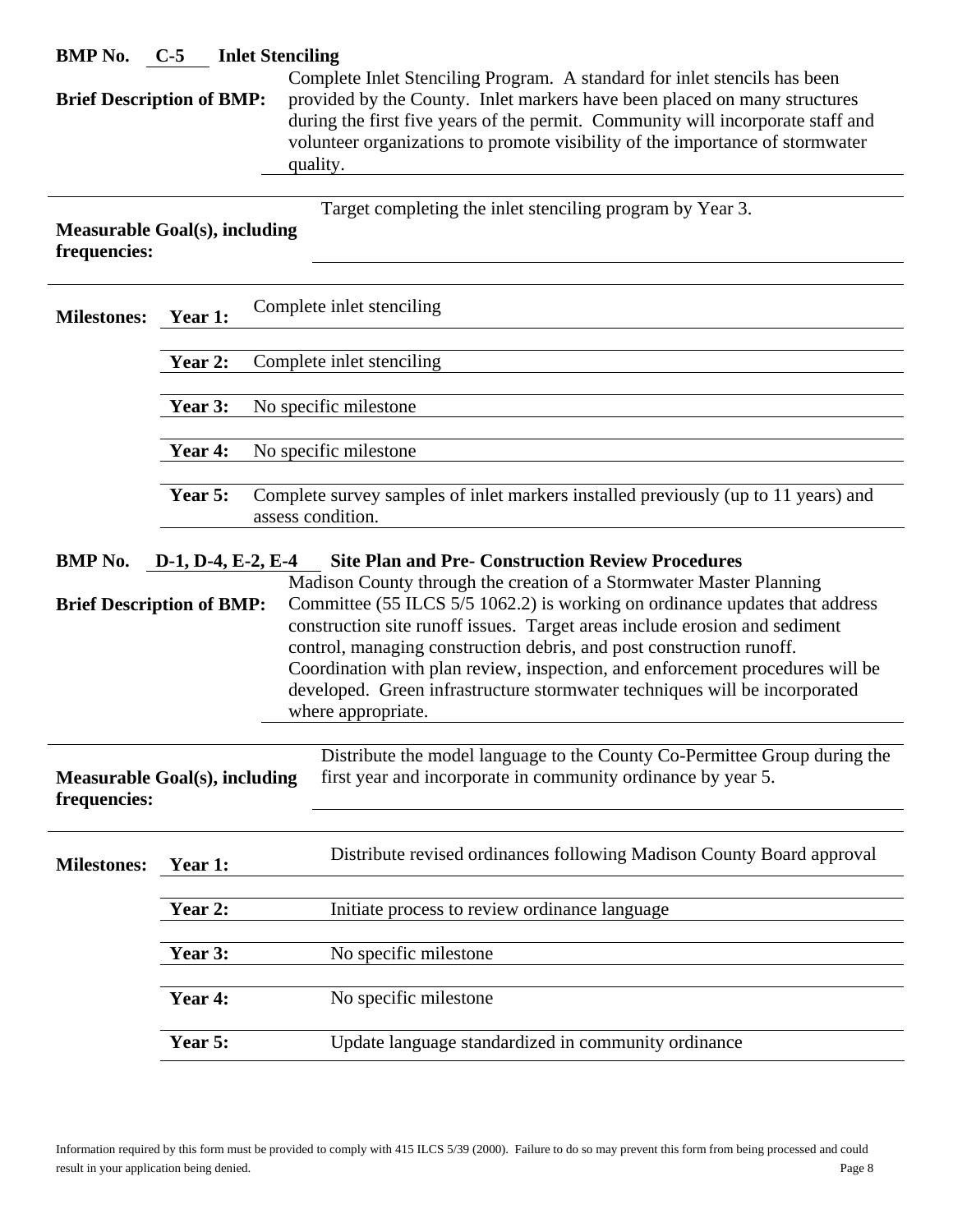| <b>BMP</b> No.<br>$D-5$<br><b>Stormwater Hotline</b><br>Continue sponsorship of a Stormwater Hotline. Madison County will continue                                                                                                                                                                                                                                                                                                                                                                                                                      |         |                                                                                                                                     |  |  |
|---------------------------------------------------------------------------------------------------------------------------------------------------------------------------------------------------------------------------------------------------------------------------------------------------------------------------------------------------------------------------------------------------------------------------------------------------------------------------------------------------------------------------------------------------------|---------|-------------------------------------------------------------------------------------------------------------------------------------|--|--|
| to maintain a hotline number to address public concerns related to stormwater<br><b>Brief Description of BMP:</b><br>issues.                                                                                                                                                                                                                                                                                                                                                                                                                            |         |                                                                                                                                     |  |  |
|                                                                                                                                                                                                                                                                                                                                                                                                                                                                                                                                                         |         |                                                                                                                                     |  |  |
| Measurable Goal(s), including<br>frequencies:                                                                                                                                                                                                                                                                                                                                                                                                                                                                                                           |         | The service in already in place. Tracking the number of calls will be<br>completed to assess effectiveness in public communication. |  |  |
|                                                                                                                                                                                                                                                                                                                                                                                                                                                                                                                                                         |         | Track and report number of calls                                                                                                    |  |  |
| <b>Milestones:</b>                                                                                                                                                                                                                                                                                                                                                                                                                                                                                                                                      | Year 1: |                                                                                                                                     |  |  |
|                                                                                                                                                                                                                                                                                                                                                                                                                                                                                                                                                         | Year 2: | Track and report number of calls                                                                                                    |  |  |
|                                                                                                                                                                                                                                                                                                                                                                                                                                                                                                                                                         | Year 3: | Track and report number of calls                                                                                                    |  |  |
|                                                                                                                                                                                                                                                                                                                                                                                                                                                                                                                                                         |         |                                                                                                                                     |  |  |
|                                                                                                                                                                                                                                                                                                                                                                                                                                                                                                                                                         | Year 4: | Track and report number of calls                                                                                                    |  |  |
|                                                                                                                                                                                                                                                                                                                                                                                                                                                                                                                                                         | Year 5: | Track and report number of calls                                                                                                    |  |  |
| <b>BMP</b> No.<br><b>Training for Construction Site Inspectors</b><br>$D-6, E-5$<br>Madison County will sponsor training courses for construction site inspectors.<br>The training courses will address specific technical issues regarding construction<br><b>Brief Description of BMP:</b><br>site runoff, post development, and green infrastructure. It will also cover some<br>non-technical requirements concerning enforcement issues. The training is<br>intended to give the inspectors information they need to complete site<br>inspections. |         |                                                                                                                                     |  |  |
| Sponsor training twice in the next five year cycle<br><b>Measurable Goal(s), including</b><br>frequencies:                                                                                                                                                                                                                                                                                                                                                                                                                                              |         |                                                                                                                                     |  |  |
| <b>Milestones:</b>                                                                                                                                                                                                                                                                                                                                                                                                                                                                                                                                      | Year 1: | Offer Inspector Training Program to Co-Permittee Group                                                                              |  |  |
|                                                                                                                                                                                                                                                                                                                                                                                                                                                                                                                                                         | Year 2: | No specific milestone                                                                                                               |  |  |
|                                                                                                                                                                                                                                                                                                                                                                                                                                                                                                                                                         | Year 3: | Offer Inspector Training Program to Co-Permittee Group                                                                              |  |  |
|                                                                                                                                                                                                                                                                                                                                                                                                                                                                                                                                                         |         |                                                                                                                                     |  |  |
|                                                                                                                                                                                                                                                                                                                                                                                                                                                                                                                                                         | Year 4: | No specific milestone                                                                                                               |  |  |
|                                                                                                                                                                                                                                                                                                                                                                                                                                                                                                                                                         | Year 5: | No specific milestone                                                                                                               |  |  |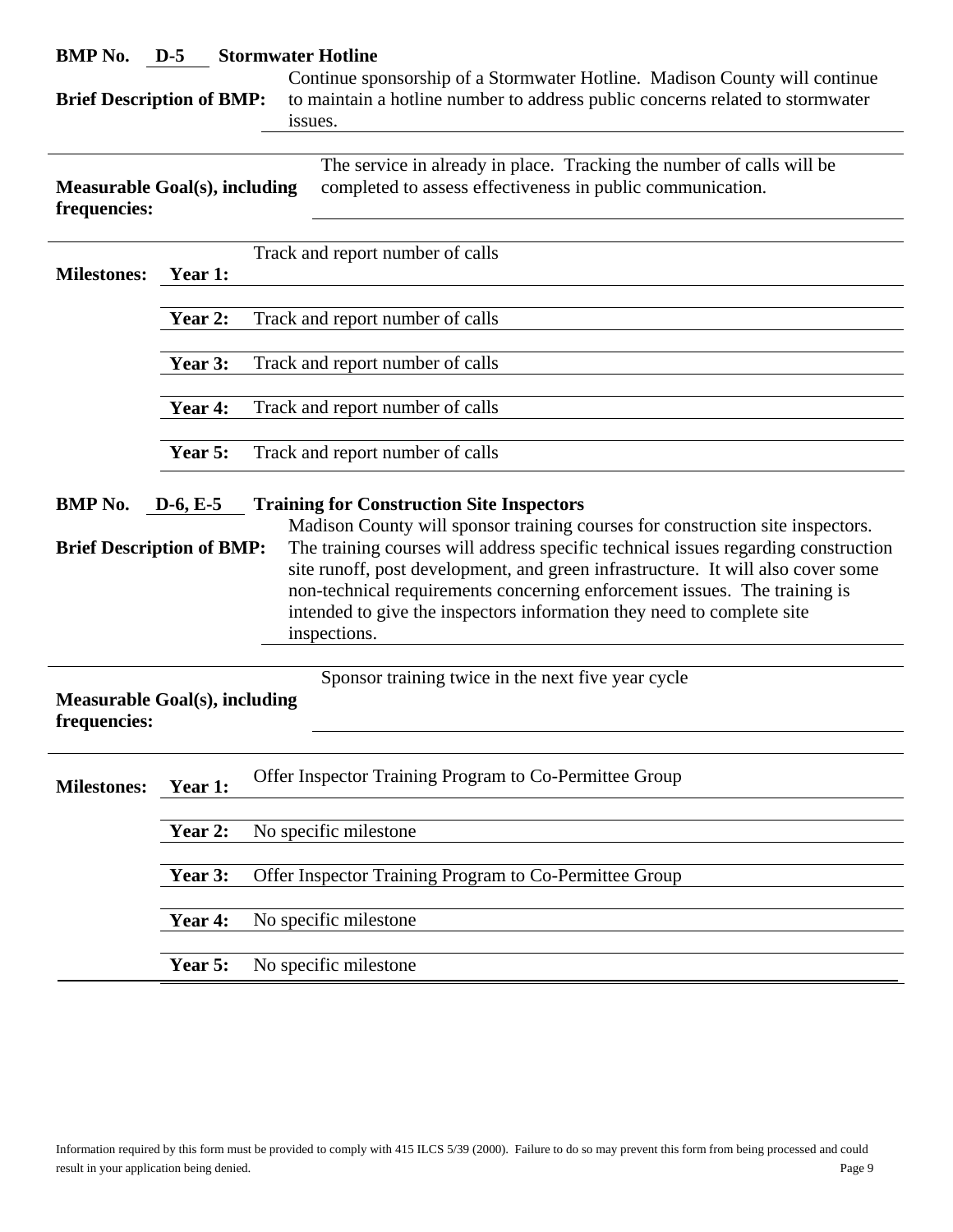| BMP No. $F-1$                                                                                                                                                                                                                                                                                                                                |                | <b>Employee Training Program</b>                   |
|----------------------------------------------------------------------------------------------------------------------------------------------------------------------------------------------------------------------------------------------------------------------------------------------------------------------------------------------|----------------|----------------------------------------------------|
| Participate in an annual training program for employees whose job activities<br>potentially impact stormwater runoff. Materials will be provided to<br><b>Brief Description of BMP:</b><br>representatives to share with other community employees. The training will<br>focus on Best Management Practices and documentation requirements.  |                |                                                    |
|                                                                                                                                                                                                                                                                                                                                              |                |                                                    |
| <b>Measurable Goal(s), including</b><br>frequencies:                                                                                                                                                                                                                                                                                         |                | Implement annual training program                  |
| <b>Milestones:</b>                                                                                                                                                                                                                                                                                                                           | Year 1:        | Conduct annual training program                    |
|                                                                                                                                                                                                                                                                                                                                              | Year 2:        | Conduct annual training program                    |
|                                                                                                                                                                                                                                                                                                                                              | Year 3:        | Conduct annual training program                    |
|                                                                                                                                                                                                                                                                                                                                              | Year 4:        | Conduct annual training program                    |
|                                                                                                                                                                                                                                                                                                                                              |                |                                                    |
|                                                                                                                                                                                                                                                                                                                                              | Year 5:        | Conduct annual training program                    |
| <b>BMP</b> No.<br><b>Other Municipal Operations Controls</b><br>$F-6$<br>Modify municipal operation written documentation as needed to incorporate<br>Best Management Practices and specifically address fleet and road maintenance,<br><b>Brief Description of BMP:</b><br>storage and handling, salting, and ditch maintenance activities. |                |                                                    |
| Review operating procedures on an annual basis.<br><b>Measurable Goal(s), including</b><br>frequencies:                                                                                                                                                                                                                                      |                |                                                    |
| <b>Milestones:</b>                                                                                                                                                                                                                                                                                                                           | <b>Year 1:</b> | Review operating procedures and modify as required |
|                                                                                                                                                                                                                                                                                                                                              | Year 2:        | Review operating procedures and modify as required |
|                                                                                                                                                                                                                                                                                                                                              | Year 3:        | Review operating procedures and modify as required |
|                                                                                                                                                                                                                                                                                                                                              | Year 4:        | Review operating procedures and modify as required |
|                                                                                                                                                                                                                                                                                                                                              | Year 5:        | Review operating procedures and modify as required |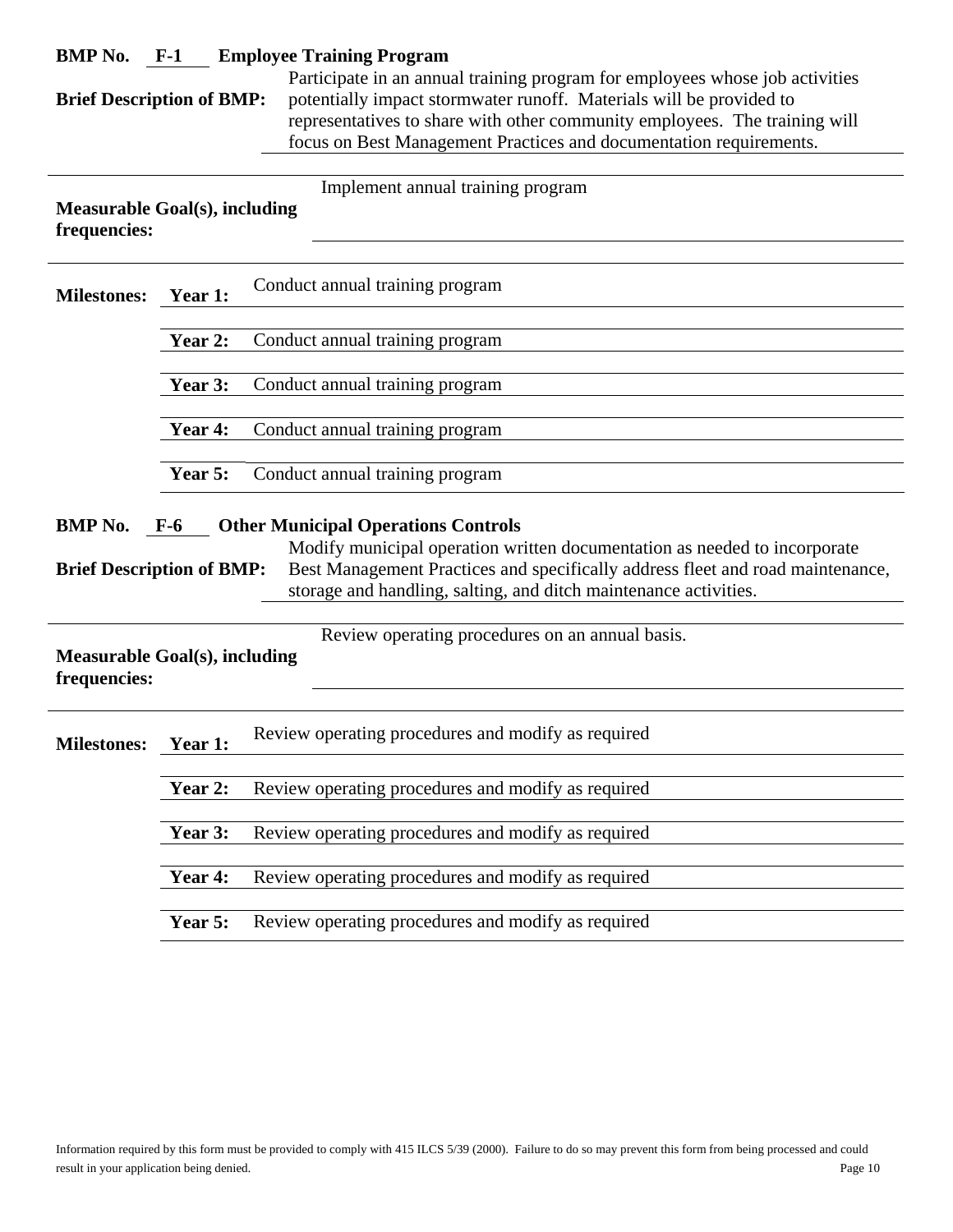#### Part V. **Certification**

I certify under penalty of law that this document and all attachments were prepared under my direction or supervision in accordance with a system designed to assure that qualified personnel properly gather and evaluate the information submitted. Based on my inquiry of the person or persons who manage the system, or those persons directly responsible for gathering the information, the information submitted is, to the best of my knowledge and belief, true, accurate, and complete. I am aware that there are significant penalties for knowingly submitting false information, including the possibility of fine and imprisonment.

Authorized Representative Name and Title **Signature** Date bruis R. Wel

Mail completed form to:

ILLINOIS ENVIRONMENTAL PROTECTION AGENCY DIVISION OF WATER POLLUTION CONTROL **ATTN: PERMIT SECTION** POST OFFICE BOX 19276 SPRINGFIELD, ILLINOIS 62794-9276